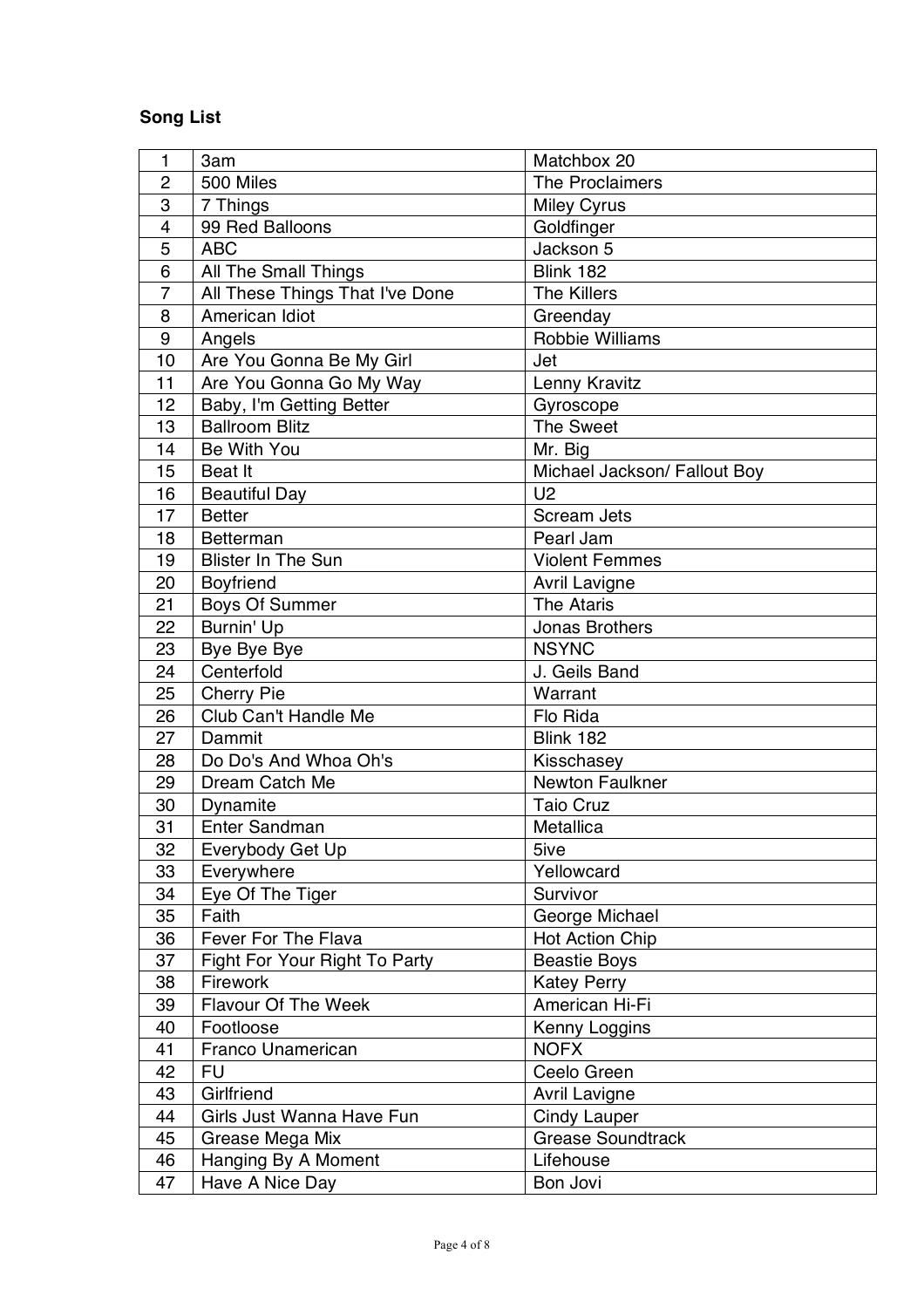| 48 | Hey Baby                          | DJ Otzi                            |
|----|-----------------------------------|------------------------------------|
| 49 | Higher And Higher                 | <b>Jimmy Barnes</b>                |
| 50 | Hitch' A Ride                     | Green Day                          |
| 51 | <b>Hitchin A Ride</b>             | Greenday                           |
| 52 | <b>Holy Grail</b>                 | <b>Hunters And Collectors</b>      |
| 53 | How Far We've Come                | Matchbox 20                        |
| 54 | I Believe In A Thing Called Love  | The Darkness                       |
| 55 | I Got A Feeling                   | <b>Black Eyed Peas</b>             |
| 56 | I Like It                         | Enrique Iglasias                   |
| 57 | I Love Rock And Roll              | Joan Jett                          |
| 58 | I Wanna                           | All American Rejects               |
| 59 | I Want You Back                   | Jackson 5                          |
| 60 | If We Ever Meet Again             | <b>Timbaland Feat. Katey Perry</b> |
| 61 | If You Could Only See             | Tonic                              |
| 62 | I'm Yours                         | Jason Mraz                         |
| 63 | <b>Impressions That I Get</b>     | <b>Mighy Mighty Bosstones</b>      |
| 64 | In My Head                        | Jason Derulo                       |
| 65 | It's A Long Way To The Top        | AD/DC                              |
| 66 | It's My Life                      | Bon Jovi                           |
| 67 | Jailhouse Rock                    | <b>Elvis Presley</b>               |
| 68 | Jessie's Girl                     | <b>Rick Springfield</b>            |
| 69 | Johnny B Goode                    | <b>Chuck Berry</b>                 |
| 70 | Joker And The Thief               | Wolfmother                         |
| 71 | Just A Girl                       | No Doubt                           |
| 72 | Khe Sanh                          | <b>Cold Chisel</b>                 |
| 73 | <b>Kids</b>                       | <b>MGMT</b>                        |
| 74 | Killing In The Name Of            | Rage Against The Machine           |
| 75 | Kryptonite                        | 3 Doors Down                       |
| 76 | Larger Than Life                  | <b>Back Street Boys</b>            |
| 77 | Let Me Entertain You              | Robbie Williams                    |
| 78 | Lets Get It Started               | <b>Black Eyed Peas</b>             |
| 79 | Life Is A Highway                 | Tom Cochrane                       |
| 80 | Lifestyles Of The Rich And Famous | <b>Good Charlotte</b>              |
| 81 | Like It's Her Birthday            | <b>Good Charlotte</b>              |
| 82 | Livin' On A Pray                  | Bon Jovi                           |
| 83 | Love Shack                        | the B52's                          |
| 84 | Love Story                        | <b>Taylor Swift</b>                |
| 85 | <b>Memories</b>                   | David Guetta                       |
| 86 | Memory                            | Sugarcult                          |
| 87 | Middle                            | Jimmy Eat World                    |
| 88 | Mr. Brightside                    | <b>The Killers</b>                 |
| 89 | Mr. Jones                         | <b>Counting Crows</b>              |
| 90 | My Sharona                        | The Knack                          |
| 91 | New Divide                        | <b>Linkin Park</b>                 |
| 92 | <b>Nutbush</b>                    | <b>Tina Turner</b>                 |
| 93 | On My Mind                        | Powderfinger                       |
| 94 | One Step Closer                   | <b>Linkin Park</b>                 |
| 95 | <b>Original Prankster</b>         | Offspring                          |
| 96 | Otherside                         | <b>Red Hot Chilli Peppers</b>      |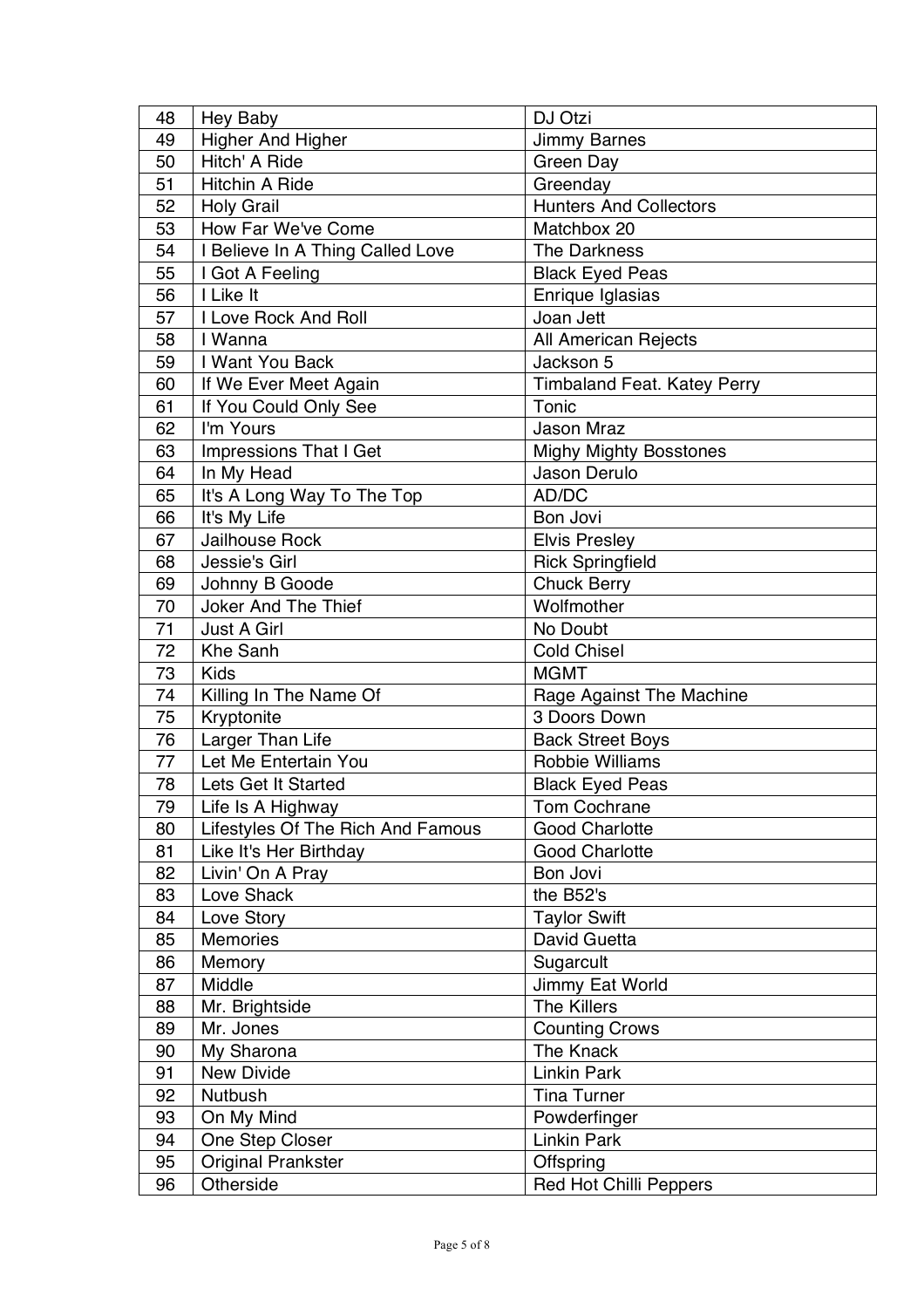| 97  | <b>Place Your Hands</b>        | The Reef                         |
|-----|--------------------------------|----------------------------------|
| 98  | Poison                         | Alice Cooper                     |
| 99  | Pour Some Sugar On Me          | Def Leppard                      |
| 100 | <b>Pretty Fly</b>              | Offspring                        |
| 101 | Prisoner Of Society            | The Living End                   |
| 102 | Rain                           | Dragon                           |
| 103 | <b>Raise Your Glass</b>        | Pink                             |
| 104 | Rip It Up                      | 28 Days                          |
| 105 | Rock And Roll All Night        | <b>KISS</b>                      |
| 106 | Rockshow                       | Blink 182                        |
| 107 | Run To Paradise                | The Choir Boys                   |
| 108 | Save A Horse, Ride A Cowboy    | <b>Big And Rich</b>              |
| 109 | Scotty Doesn't Know            | Lustra                           |
| 110 | Semi Charmed                   | Third Eye Blind                  |
| 111 | Sex On Fire                    | Kings Of Leon                    |
| 112 | She Hates Me                   | Puddle Of Mud                    |
| 113 | Shimmer                        | Fuel                             |
| 114 | Slide                          | Goo Goo Dolls                    |
| 115 | Smells Like Teen Spirit        | Nirvana                          |
| 116 | Smooth Criminal                | Michael Jackson/ Alien Ant Farm  |
| 117 | Somebody Told Me               | <b>The Killers</b>               |
| 118 | Song 2                         | Blur                             |
| 119 | Spare Me The Details           | Offspring                        |
| 120 | Stacy's Mum                    | Fountains Of Wayne               |
| 121 | Story Of A Girl                | Nine Days                        |
| 122 | Summer Of 69                   | <b>Bryan Adams</b>               |
| 123 | Summertime                     | <b>Thirsty Merc</b>              |
| 124 | Sweet Child O' Mine            | Guns n' Roses                    |
| 125 | <b>Tainted Love</b>            | Soft Cell/ The Living End        |
| 126 | <b>Teenage Dirtbag</b>         | Wheetus                          |
| 127 | The Anthem                     | <b>Good Charlotte</b>            |
| 128 | The Prententer                 | Foo Fighters                     |
| 129 | The Take Over, The Breaks Over | Fall Out Boy                     |
| 130 | This Anit A Scene              | Fall Out Boy                     |
| 131 | <b>Tik Tok</b>                 | Kesha                            |
| 132 | Time Is Running Out            | Muse                             |
| 133 | <b>Time Warp</b>               | <b>Rocky Horror Picture Show</b> |
| 134 | <b>TNT</b>                     | AD/DC                            |
| 135 | <b>Twist And Shout</b>         | The Beatles                      |
| 136 | Umbrella                       | All Time Low                     |
| 137 | <b>Under The Bridge</b>        | <b>Red Hot Chilli Peppers</b>    |
| 138 | Use Somebody                   | Kings Of Leon                    |
| 139 | Video Killed The Radio Star    | <b>Buggles</b>                   |
| 140 | Wake Me Up, Before You Go Go   | Wham                             |
| 141 | <b>Walking On Sunshine</b>     | Katrina And The Waves            |
| 142 | Want You Bad                   | Offspring                        |
| 143 | Way U R                        | <b>Bruno Mars</b>                |
| 144 | We Will Rock You               | Queen                            |
| 145 | What I Like About You          | The Romantics                    |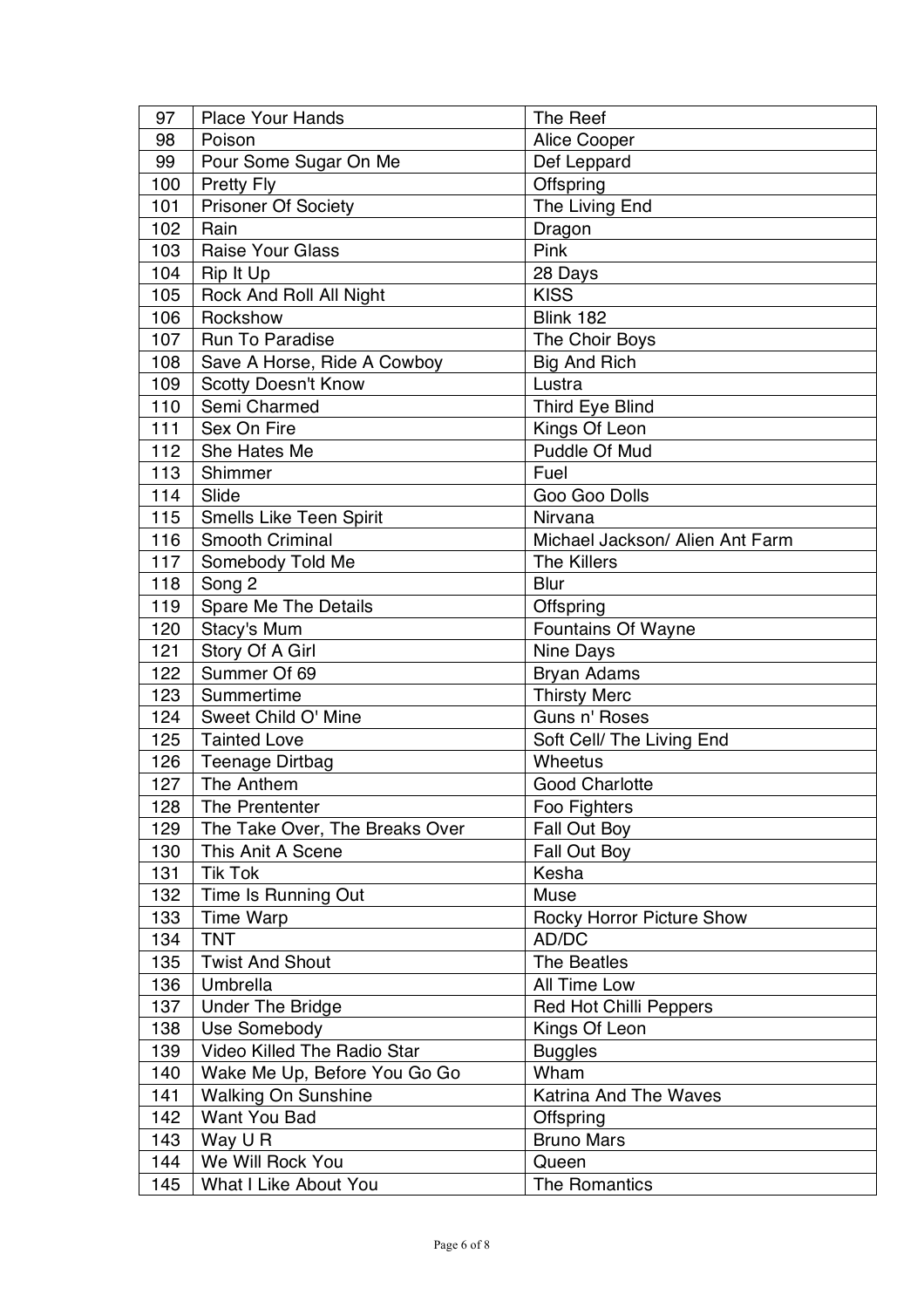| 146 | What The Hell                | Avril Lavigne    |
|-----|------------------------------|------------------|
| 147 | When You Were Young          | The Killers      |
| 148 | Where The City Meets The Sea | The Getaway Plan |
| 149 | Wonderwall                   | Oasis            |
| 150 | You Give Love A Bad Name     | Bon Jovi         |
| 151 | You Shook Me All Night Long  | AD/DC            |